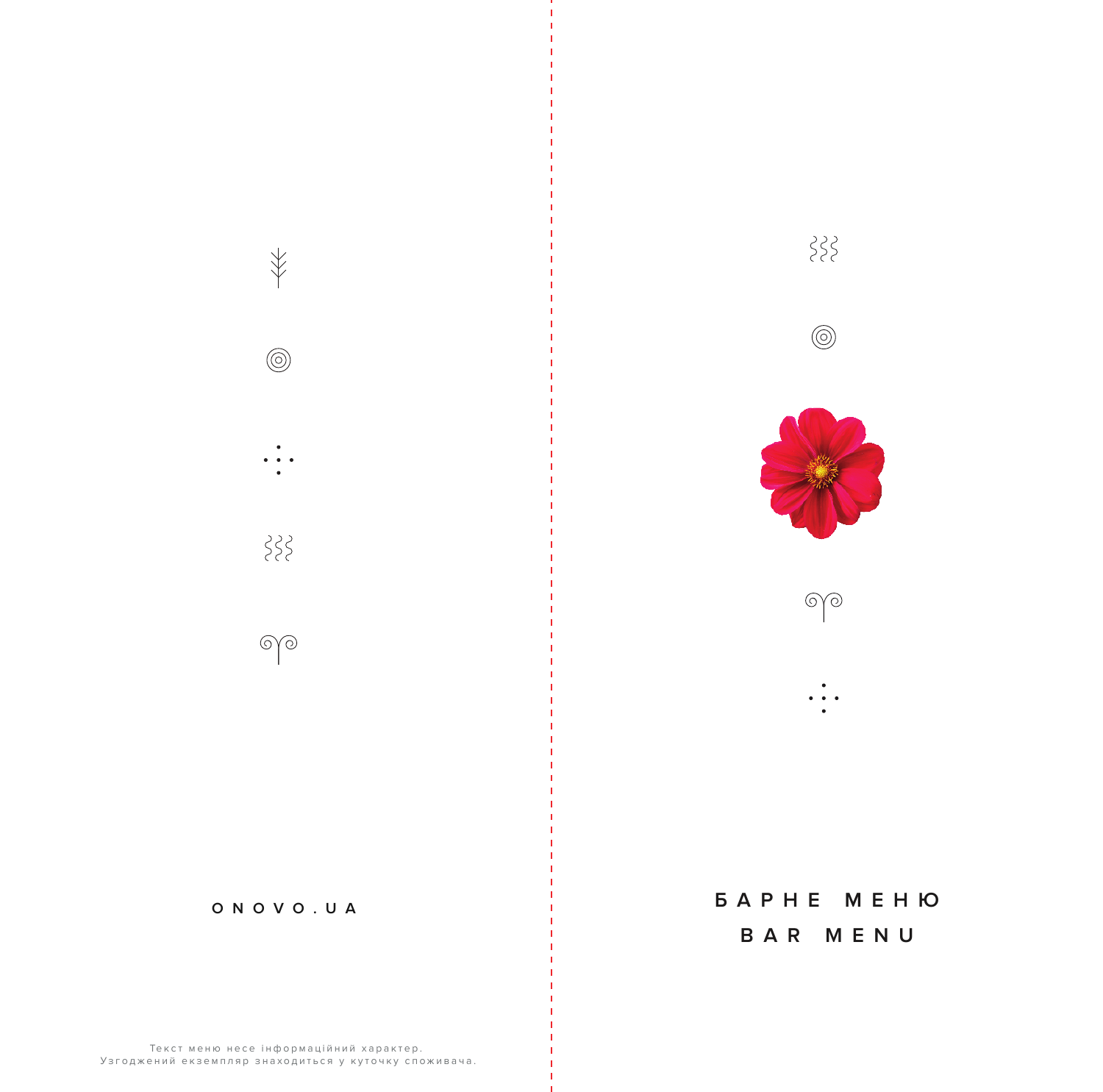| БЕЗАЛКОГОЛЬНІ НАПОЇ / SOFT DRINKS                 |     |     |
|---------------------------------------------------|-----|-----|
|                                                   |     |     |
| Coca-Cola / Fanta / Sprite                        | 250 | 50  |
| Schweppes Tonic                                   | 250 | 50  |
| Red Bull                                          | 250 | 70  |
| Borjomi                                           | 330 | 70  |
| Fvian                                             | 330 | 80  |
| Perrier                                           | 330 | 80  |
| Morshinska Premium                                | 330 | 50  |
| Cik<br>Juice                                      | 250 | 30  |
| Royal Club Імбирний Ель<br>Royal Club, Ginger Ale | 330 | 50  |
| Лимонад ONOVO                                     |     |     |
| грушевий, маракуєвий, лемонграс<br>Lemonade ONOVO | 200 | 110 |
| pear, passion fruit, lemongrass                   |     |     |

### **СВІЖОВИЖАТІ СОКИ / FRESH JUICES**

| Апельсиновий<br>Orange      | 200 | 90  |
|-----------------------------|-----|-----|
| Яблучний<br>Apple           | 200 | 90  |
| Морквяний<br>Carrot         | 200 | 90  |
| Грейпфрутовий<br>Grapefruit | 200 | 120 |
| Селеровий<br>Celery         | 200 | 120 |
| Ананасовий<br>Pineapple     | 200 | 220 |

| <b>БІЛІ ВИНА / WHITE WINES</b>                                             |     |      |
|----------------------------------------------------------------------------|-----|------|
| Soave Classico<br>Zeni, Italy, Veneto, 2018                                | 750 | 850  |
| Pinot Grigio Classic Line<br>Colterenzio, Italy, Alto-Adige, 2018          | 750 | 1200 |
| <b>Catarratto Chardonnay Terre Siciliane</b><br>Canti, Italy, Sicily, 2018 | 750 | 800  |
| Chablis<br>Domaine Du Colombier, France, Burgundy, 2017                    | 750 | 1550 |
| Riesling<br>Dr. Loosen, Germany, Mosel, 2018                               | 750 | 900  |
| Sauvignon Blanc Marlborough Sun                                            | 750 | 950  |

Saint Clair, New Zealand, Marlborough, 2018

### **РОЖЕВЕ ВИНО / ROSE WINE**



**Rose d'Anjou**  Chatelain Desjacques, France, Loire valley, 2018 <sup>750</sup> 630

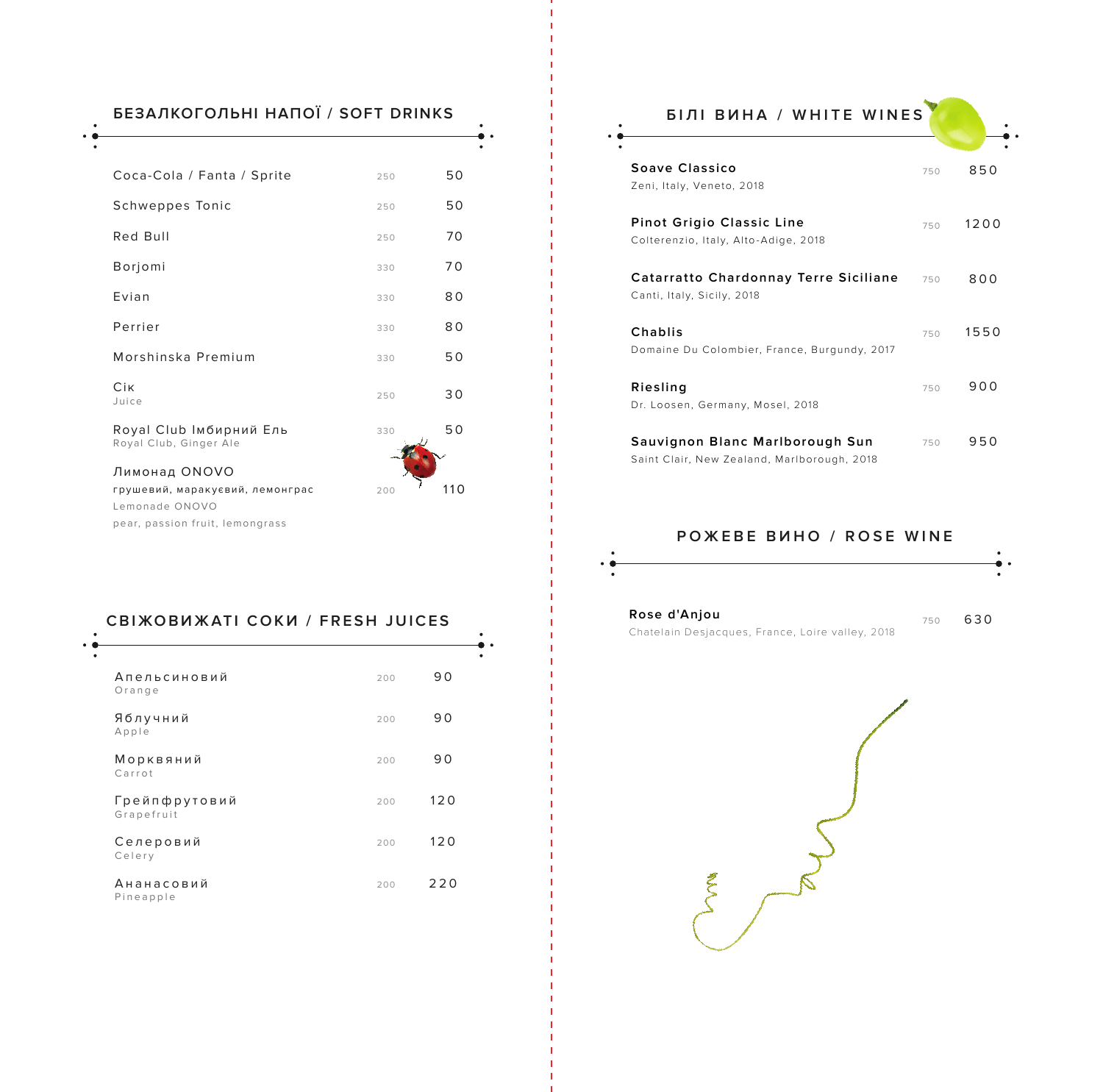| KOHBAK / COGNAC |    |     |
|-----------------|----|-----|
|                 |    |     |
| Martell VS      | 50 | 220 |
| Martell VSOP    | 50 | 380 |
| Martell XO      | 50 | 900 |
| Hennessy VS     | 50 | 250 |
| Hennessy VSOP   | 50 | 400 |
| Hennessy XO     | 50 | 980 |

### **БРЕНДІ / BRANDY**

| ٠                     |    |     |
|-----------------------|----|-----|
| Zakarpatsckiy 4*      | 50 | 60  |
| Ararat 5 <sup>*</sup> | 50 | 110 |
| Ararat Ani            | 50 | 140 |

 $\bullet$ 

| KEP<br>$\sqrt{2}$<br>Л | LIQUEUR |     |
|------------------------|---------|-----|
| Malibu                 | 50      | 80  |
| Sambuca Molinari       | 50      | 90  |
| De Kuyper              | 50      | 100 |
| Jagermeister           | 50      | 110 |
| Baileys                | 50      | 110 |
| Kahlua                 | 50      | 110 |
| Cointreau              | 50      | 110 |
| Drambuie               | 50      | 120 |
| Joseph Cartron         | 50      | 120 |
| Grand Marnier          | 50      | 140 |
|                        |         |     |

## **КОНЬЯК / COGNAC КОКТЕЙЛІ / COCKTAILS**

| Negroni                                                                                                                    | 90  | 200 |
|----------------------------------------------------------------------------------------------------------------------------|-----|-----|
| Martini Rosso, Campari, Bombey                                                                                             |     |     |
| <b>Old Fashion</b><br>Woodford, Angostura, Sugar                                                                           | 80  | 200 |
| Whisky sour<br>Wild Turkey, Lemon, Sugar, Angostura                                                                        | 120 | 200 |
| Pisco sour<br>Pisco Lapostolle, Lemon, Sugar, Angostura                                                                    | 130 | 200 |
| Zombie<br>Havana Club Anejo 7 Anos, Cinamon syrup,<br>Orgeat syrup, Lemon, Grapefruit, Orange,<br>Overproof rum            | 220 | 200 |
| Mai Tai<br>Havana Club Anejo 3 Anos, Cointreau,<br>Lemon, Orgeat, Overproof                                                | 135 | 200 |
| Margarita<br>Olmeca Blanco, Cointreau, Lemon, Sugar                                                                        | 110 | 200 |
| Long island ice tea<br>Absolut, Havana Club Anejo 3 Anos,<br>Olmeca Blanco, Couintreau, Bombey,<br>Lemon, Sugar, Coca Cola | 200 | 200 |
| <b>White Russian</b><br>Absolut vanilia, Kahlua, Cream                                                                     | 110 | 200 |
| <b>Autumn Hurricane</b><br>Rum, Overproof, Lemon, Orange, Grenadine                                                        | 190 | 200 |
| Hugo<br>Elderflower, Mint, Soda, Prosecco                                                                                  | 150 | 200 |
| <b>Aperol Spritz</b><br>Aperol, Prosecco, Soda, Orange                                                                     | 170 | 200 |
| Lime boo<br>Finlandia Lime, Passion fruit, Apple,<br>Lemon, Mint                                                           | 120 | 200 |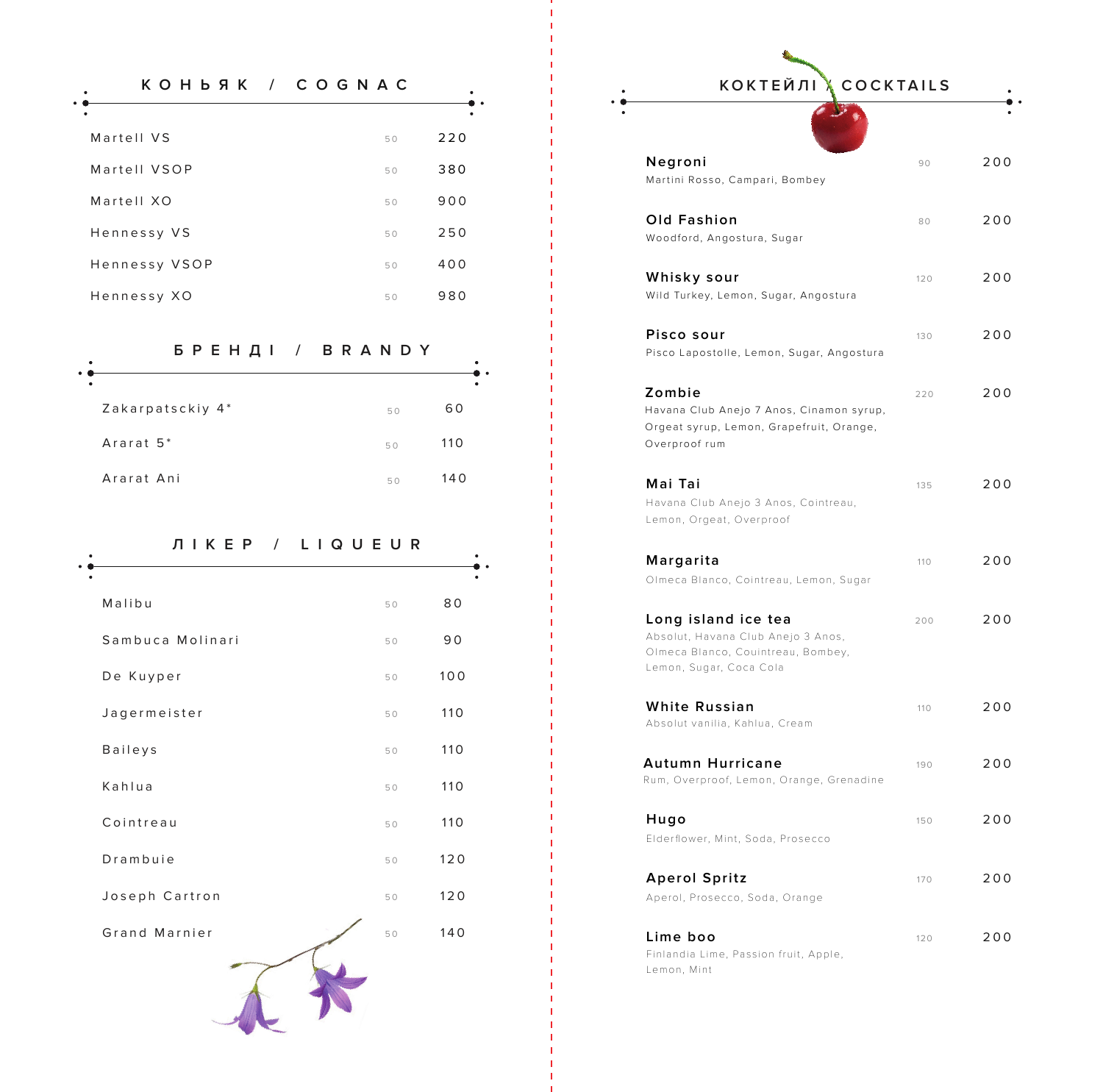### **ВИНО КЕЛИХАМИ / WINE BY GLASS**

 $\bullet$  .

| Ігристе вино / Sparkling wine<br>Prosecco Millesimato<br>Canti, Italy, 2018 | 150 | 190 |
|-----------------------------------------------------------------------------|-----|-----|
| Білі вина / White wines                                                     |     |     |
| Pinot Grigio Classic Line<br>Colterenzio, Italy, 2018                       | 150 | 240 |
| Sauvignon Blanc Marlborough Sun<br>Saint Clair, New Zealand, 2018           | 150 | 190 |
|                                                                             |     |     |
| Червоні вина / Red wines<br>Chianti Riserva<br>Bonacchi, Italy, 2015        | 150 | 200 |
| Pinot Noir Marlborough Sun<br>Saint Clair, New Zealand, 2017                | 150 | 220 |

# **ШАМПАНСЬКЕ / CHAMPAGNE**

| Dom Perignon Blanc, 2004            | 750 | 11000 |
|-------------------------------------|-----|-------|
| Veuve Clicquot Ponsardin Brut, 2016 | 750 | 3600  |
| Moet & Chandon Imperial Brut, 2019  | 750 | 3300  |

#### **ІГРИСТІ ВИНА / SPARKLING WINES**

| Asti<br>Canti, Italy, Piemonte, 2018                                 | 750 | 950 |
|----------------------------------------------------------------------|-----|-----|
| Prosecco Millesimato<br>Canti, Italy, Veneto, 2018                   | 750 | 950 |
| Cava Reserva 1955 Brut<br>Blancher, Spain, Catalonia, 2011           | 750 | 900 |
| Lambrusco dell'Emilia Bianco<br>Chiarli, Italy, Emilia-Romagna, 2019 | 750 | 550 |

### **ЧАЙ / TEA**

| DAMMANN                                           | 500 | 80    |
|---------------------------------------------------|-----|-------|
| чорний, зелений, білий, травяний, фруктовий, улун |     |       |
| black, green, white, herbs, fruit, oolong         |     |       |
| Авторський імбирний чай<br>Ginger                 | 250 | 100   |
| Авторський обліпиховий чай<br>Sea buckthorn       | 250 | 1 O O |

| COFFEE<br>KABA                   |     |    |
|----------------------------------|-----|----|
| Ecnpeco<br>Espresso              | 30  | 50 |
| Допіо<br>Espresso doppio         | 60  | 80 |
| Американо<br>Americano           | 120 | 50 |
| Кава без кофеїну<br>Decaf coffee | 40  | 70 |
| Лате<br>Latte                    | 200 | 70 |
| Капучино<br>Capuccino            | 150 | 70 |
| Гарячий шоколад<br>Hot chocolate | 110 | 80 |

| <b>3IFPIBAIO 41 HANOÏ / WARM DRINKS</b> |     |      |
|-----------------------------------------|-----|------|
| Глінтвейн<br>Mulled wine                | 200 | 120  |
| Грог<br>Grog                            | 200 | 160  |
| Кава по-ірландськи<br>Irish coffee      | 175 | 160  |
| Кава Бейліз<br>Baileys Coffee           | 200 | 12 O |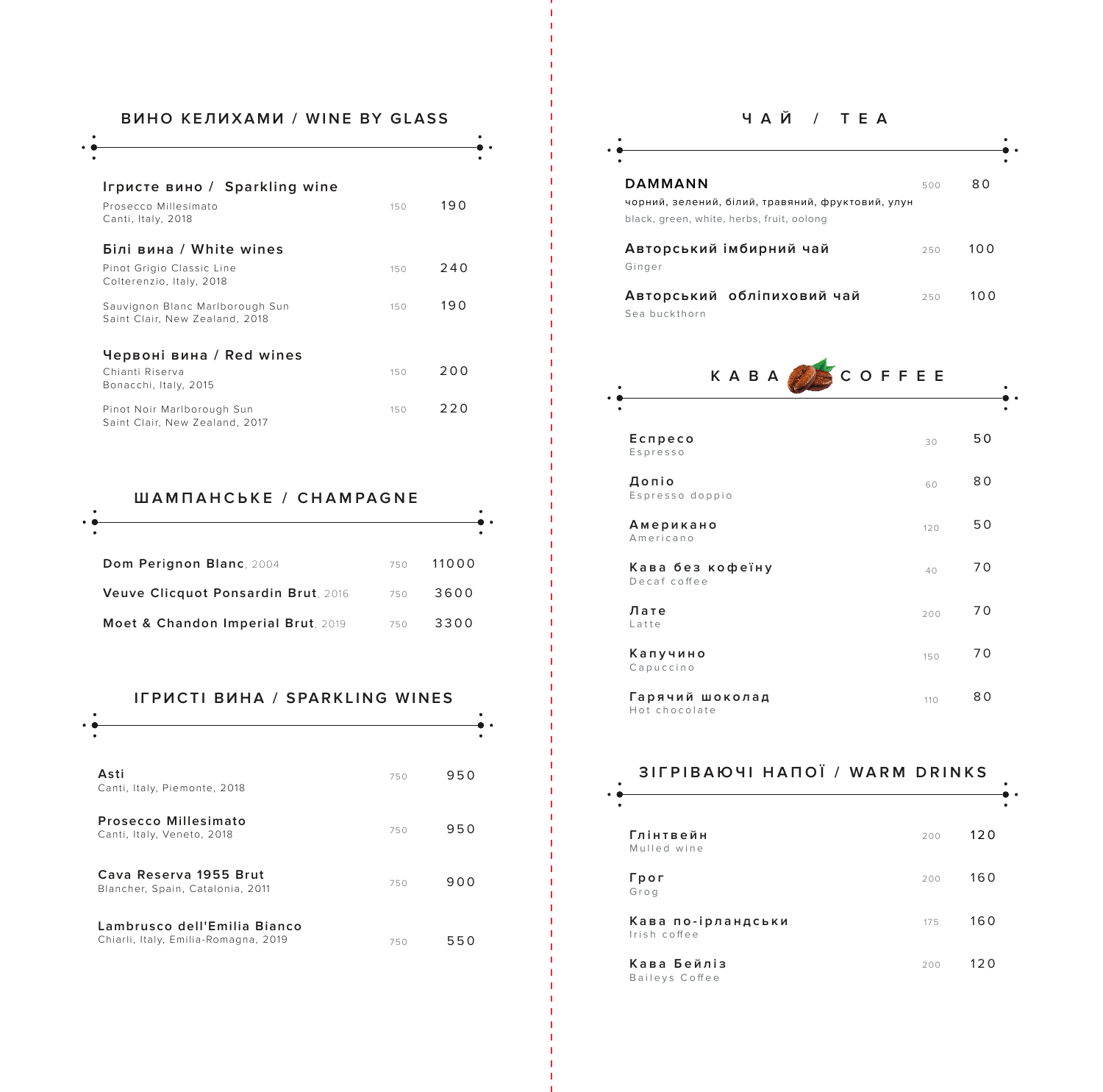| ЧЕРВОНІ ВИНА,                                                             | RED WINES |      |
|---------------------------------------------------------------------------|-----------|------|
|                                                                           |           |      |
| Negroamaro Primitivo Puglia<br>Canti, Italy, Puglia, 2018                 | 750       | 800  |
| <b>Merlot Veneto</b><br>Canti, Italy, Veneto, 2018                        | 750       | 700  |
| <b>Bardolino Classico</b><br>Zeni, Italy, Veneto, 2017                    | 750       | 850  |
| Chianti Riserva<br>Bonacchi, Italy, Tuscany, 2015                         | 750       | 1000 |
| Pinot Noir Marlborough Sun<br>Saint Clair, New Zealand, Marlborough, 2017 | 750       | 1100 |

 $\mathbf{I}$ 

 $\mathbf{I}$  $\mathbf{L}$ 

 $\mathbf{I}$ 

H.

 $\mathbf{I}$ 

| A N E P И Т И В   | APERITIF |    |
|-------------------|----------|----|
| Martini Bianco    | 50       | 60 |
| Martini Rosso     | 50       | 60 |
| Martini Extra Dry | 50       | 60 |
| Campari           | 50       | 90 |
| Aperol            | 50       | 90 |
|                   |          |    |

| $\bullet$      | ПИВО / BEER |          |  |
|----------------|-------------|----------|--|
| ٠<br>Lowenbrau | 300 / 500   | 80 / 120 |  |
| Hoegaarden     | 300/500     | 80 / 120 |  |

| ПИВО ПЛЯШКОВЕ / BOTTLED BEER |     |     |  |
|------------------------------|-----|-----|--|
|                              |     |     |  |
| Craft beer                   | 330 | 90  |  |
| Hoegaarden                   | 330 | 90  |  |
| Leffe Brown                  | 330 | 90  |  |
| Leffe Blond                  | 330 | 90  |  |
| Corona                       | 330 | 90  |  |
| Warsteiner 0% free           | 330 | 100 |  |